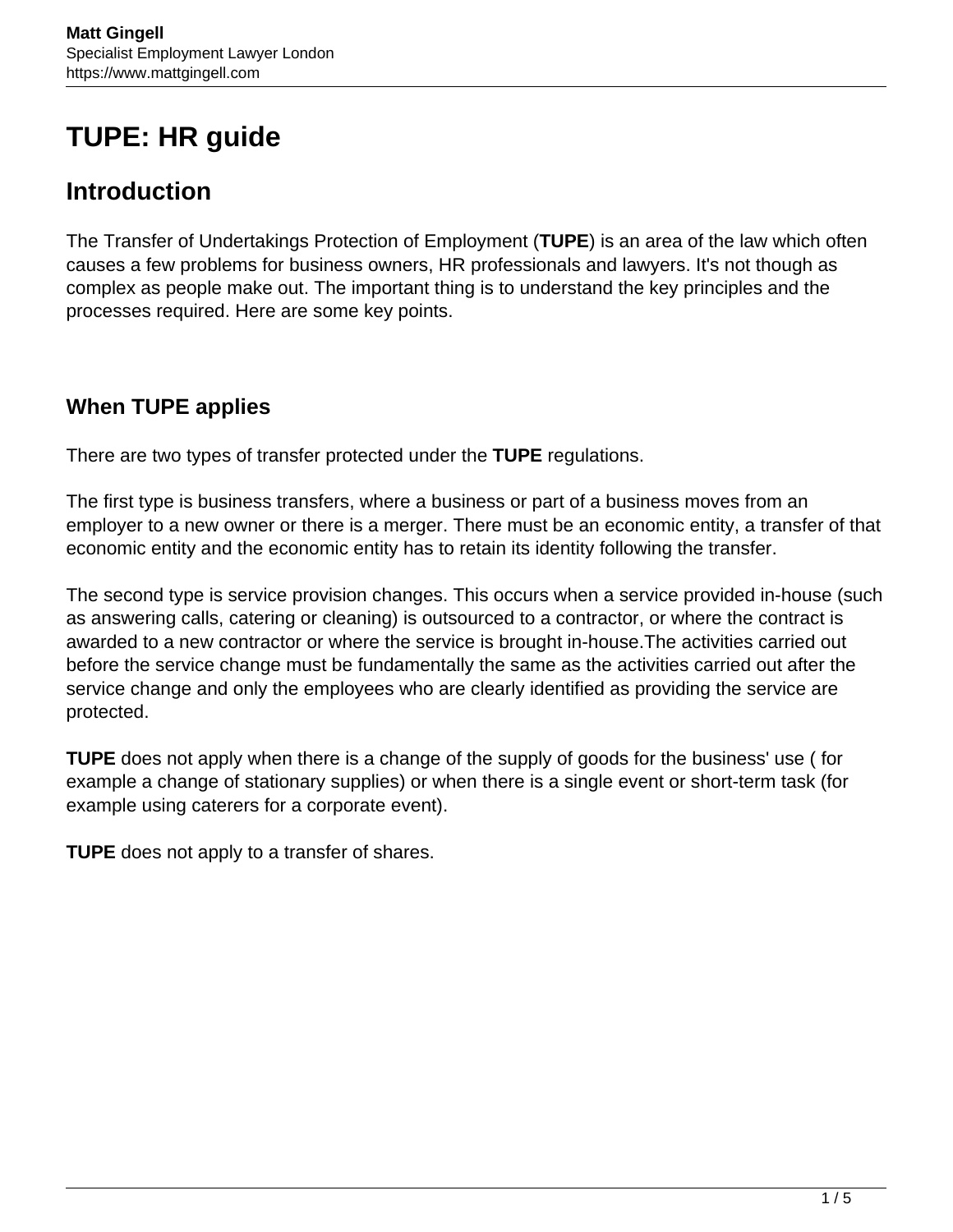#### **Matt Gingell** Specialist Employment Lawyer London **ፕዦaዝsfer of yemploy filent contracts, rights and liabilities**<br>https://www.mattgingell.com

When **TUPE** applies the employees of the old employer automatically become the employees of the new employer and the new employer takes over their employment contracts. The employees maintain their continuous service and should have the same terms and conditions that they had previously. Also, the new employer is responsible for any failures of the old employer to observe the employees' legal rights. Therefore, for example, an employee could, subject to normal time limits, bring a *discrimination* claim against the new employer even if the [discrimination](https://www.mattgingell.com/discrimination-law/) occurred prior to the transfer.

Employees are able to object to transferring to the new employer. If the employee objects no notice is required and the employment ends on the transfer date.

# **Changing terms and conditions**

A potential problem for the new employer is that their workforce will then be on different terms and conditions and employees could, for instance, be on different benefits. However, **TUPE** law prohibits employers harmonising terms for an indefinite period if the sole or principal reason for the change is the transfer. Employers can improve terms, such as increasing holiday entitlement so that employees have the same holiday rights, but any changes would have to be agreed.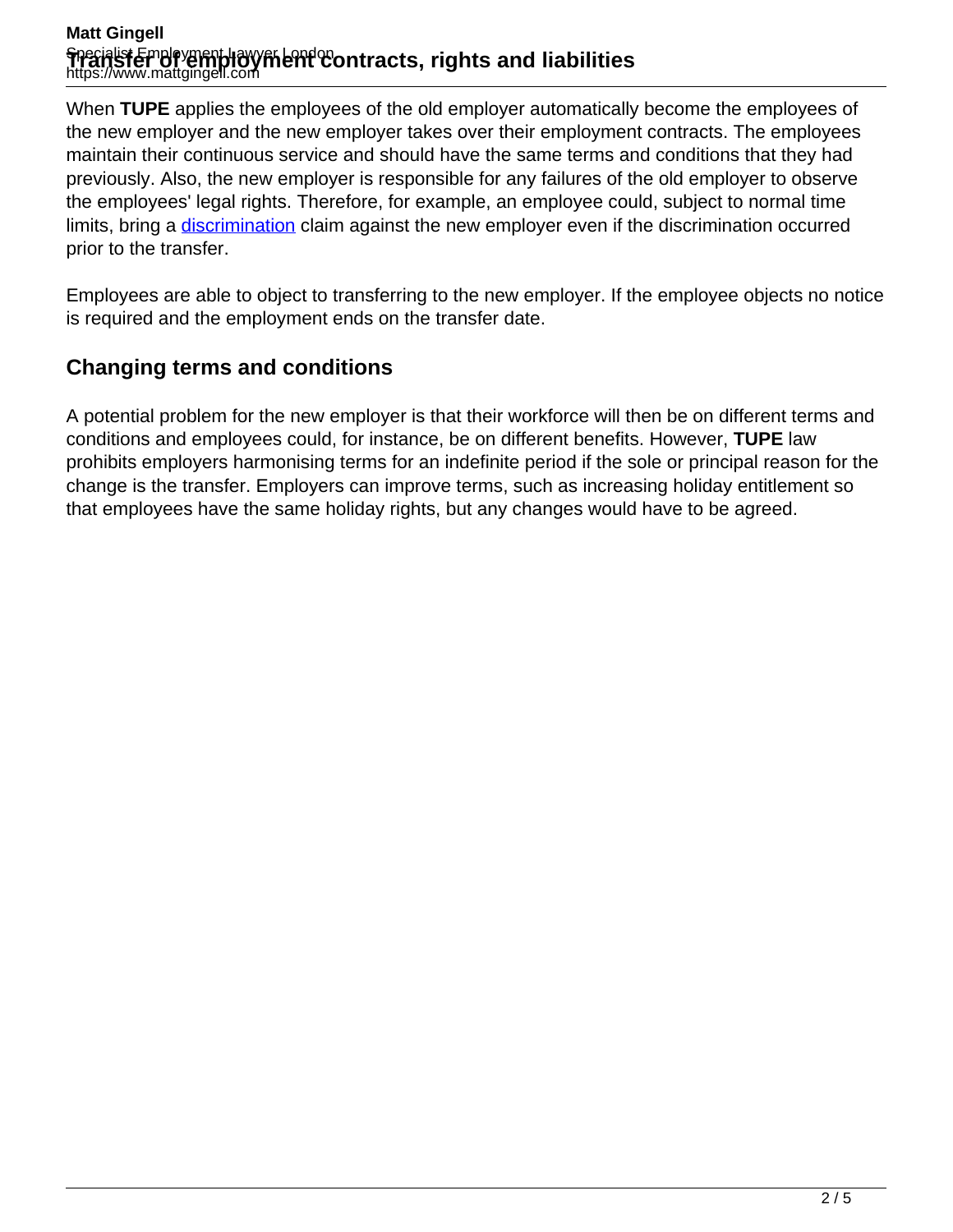The new employer is not able to make changes to the terms and conditions of employment if the sole or principal reason for the change is the transfer, unless the terms of the contract allow the employer to make the change (such as relating to a mobility clause). There is also an exception when the old employer is subject to relevant *insolvency proceedings* when certain variations are permitted provided conditions are met. Also, the new employer can renegotiate terms and conditions in collective agreements after one year provided the changes are no less favourable overall to the employees.

The new employer is able to change terms and conditions if the reason is an economic, technical or organisational reason (ETO) involving changes in the workforce. This could cover reasons to do with how the company is performing, the processes being used or the structure or management of the business.

# **TUPE and dismissal**

A dismissal will be automatically unfair if the sole or principal reason for the dismissal is the transfer. If the reason for dismissal is an ETO reason the dismissal could be potentially unfair, and the employer would be required to follow fair procedures.

Employees who consider that that their terms and conditions have been substantially changed to their detriment could resign swiftly and bring a constructive unfair dismissal claim.

Employees still need to satisfy the qualifying requirements to bring a **TUPE** [unfair dismissal](https://www.mattgingell.com/unfair-dismissal/) claim.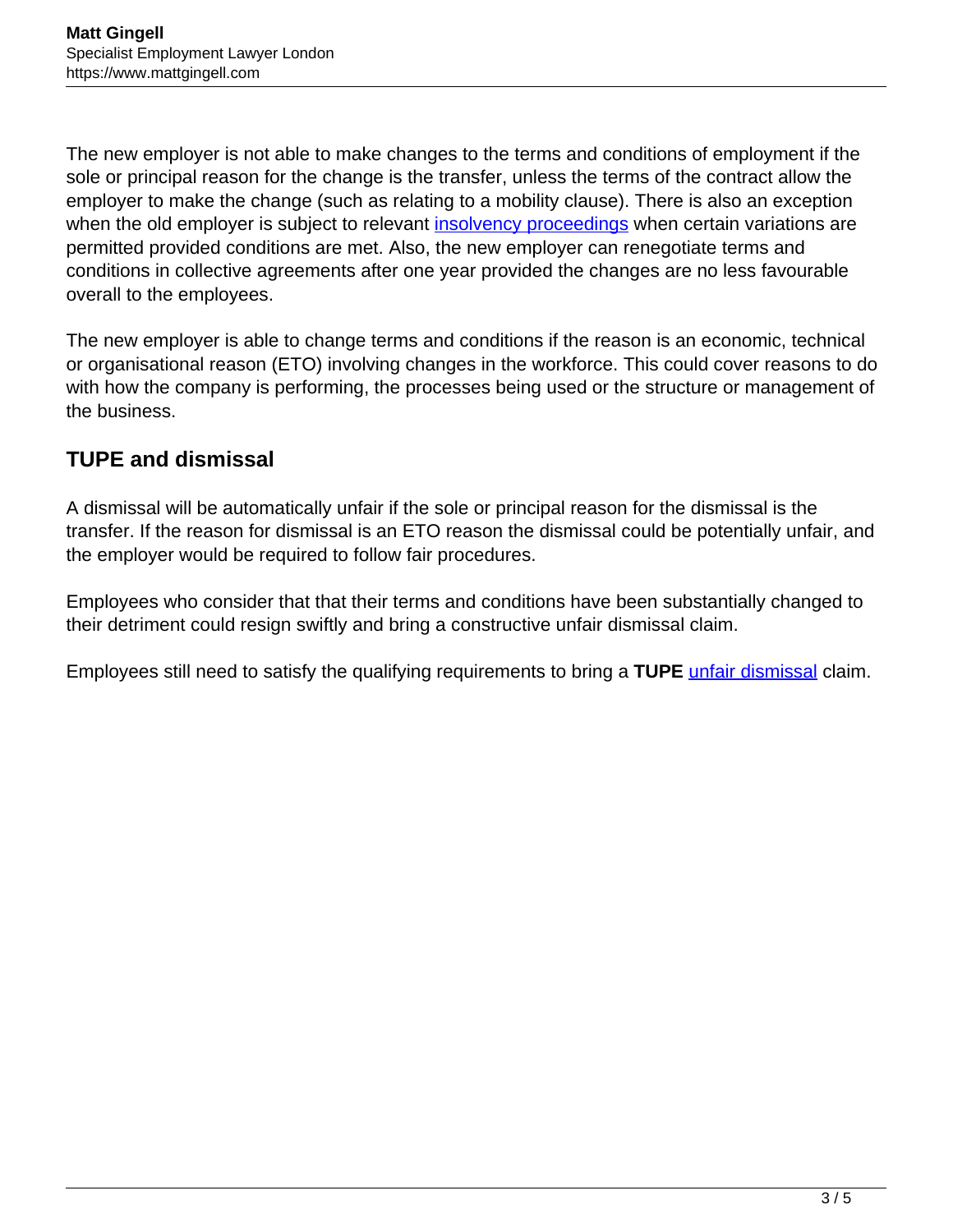#### **Information and consultation**

Employers are required to inform and (if appropriate) consult with recognised trade unions, or, if there are no recognised trade unions, elected employee representatives. [When an election is](https://www.gov.uk/transfers-takeovers/consulting-and-informing) [needed, there are certain requirements.](https://www.gov.uk/transfers-takeovers/consulting-and-informing)

The duty to consult only arises where an employer envisages taking measures in respect of affected employees.

The information provided to the trade union or elected representatives must be in writing and include:

- The fact that the transfer is happening, approximately when it is happening and why it is happening.
- Any economic, social or legal implications for the affected employees.
- Any measures that the employer expects it will take in respect of the affected employees (and state none if no measures are expected to be taken).
- The number of agency workers being used, which area of the business they are working in and the type of work that they are doing.

Employers with less than 10 employees do not have to elect employee representatives where there are no recognised trade unions or elected employee representatives but must inform and consult directly with the employees.